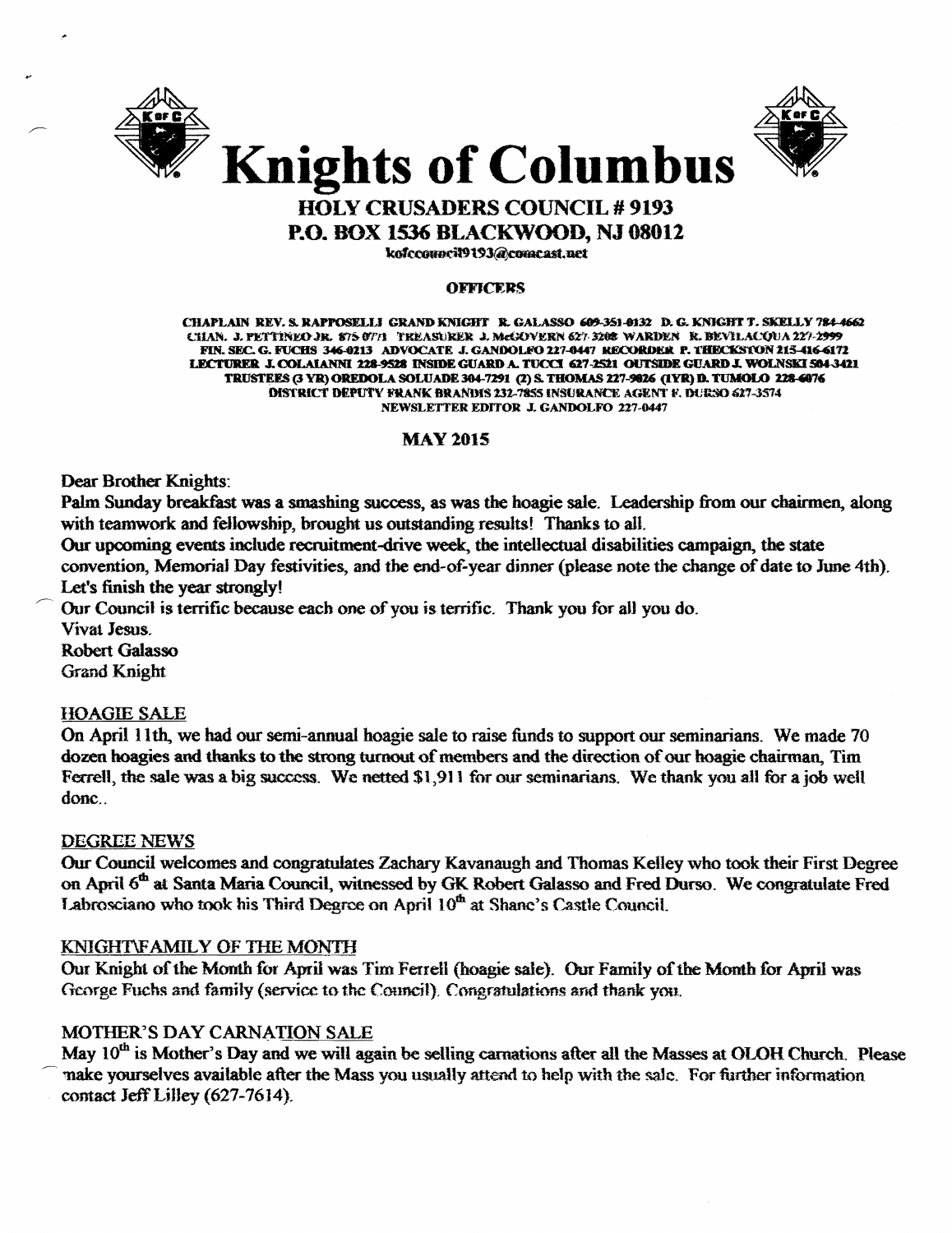## **CITIZENS WITH INTELLECTUAL DISABILITIES**

During the weekend of April 24-26, our Council participated in the annual Knights of Columbus fund raising drive for Citizens with Intellectual Disabilities. Thanks to the cooperation of our membership and the direction of Dan McHugh and Mike Finucane the drive was a success. We will print the totals in the next newsletter. Thank you

## **AWARDS DINNER**

On Thursday, June 4th, at 7:00 PM, we will celebrate our successes of the past Columbian Year with our Annual Awards dinner. Dinner is FREE and we will take this occasion to honor our Knight of the Year and our Family of the Year. Families are invited. We will need some help setting up. beginning at about 5:30 PM. Once again, starting time is  $7:00$  PM.

## **COUNCIL ELECTIONS**

Our Council elections will take place at our June 11<sup>th</sup> business meeting. Our Grand Knight, Robert Galasso, has appointed a nominating committee that includes Dan Tumolo and John Gandolfo, to prepare a slate of candidates. Here are the candidates: Grand Knight-Robert Galasso, Deputy Grand Knight-Thomas Skelly, Chancellor-Joe Pettineo Jr., Warden-Rich Bevilacqua, Treasurere-Jim McGovern. Advocate-John Gandolfo. Inside Guard-Andy Rescinito, Outside Guard-Jack **Wolnski** 

If you a  $3<sup>rd</sup>$  degree member in good standing (dues paid) you are eligible to hold office in the Council. If you are interested in having your name placed in nomination, contact a member of the nominating committee or our Grand Knight. Finally, nominations may be made from the floor at the election meeting

## **SAVE THE DATE**

The Annual Robert Stefano Memorial Golf Outing is scheduled for Friday, June 12<sup>th</sup>, 2015. Golfer's cost of \$110 includes lunch, beverage, green and cart fees, cocktail hour, dinner door prizes, etc. Very important – the major portion of funds for charity are raised by tee ads and patron ads. Tee Ads \$150 / Patron Ads \$75. We need members to ask businesses for Tee and Patron Ads.

## KNIGHTS OF COLUMBUS INSURANCE

Growth is a key for maintaining financial strength. Our life insurance in force has grown from \$38 billion in January 2000 to \$98/current Because we are a fraternal benefit society, we have no stockholders. Our owners are our members and we return our good experience in the form of dividends to our policyholders. From 2001 to 2013 the knights of Columbus paid \$3.95 billion in dividends to insureds. In 2013 alone, we distributed \$276 million in dividends. The reserves held by the Knights of Columbus to pay future claims equal or exceed the minimum reserve level required by all jurisdictions where we offer insurance. In addition to the reserves, the Order consistently maintains a surplus. This amount is held to protect contract owners and our surplus level provides us one of the strongest solvency ratios in the insurance industry. We have a simple, time-tested portfolio of products. These products have been around for a long time. both here at the Knights and in the insurance industry generally. The inherent risks of our product are therefore relatively low and well understood.

Call me today for an appointment. Fred Durso, FICF, Field Agent,  $(856)$  401-3055 Fred.durso@kofc.org

## **STATE CONVENTION**

The Annual New Jersey Knights of Columbus State Convention will be held in the Wildwood Convention Center during the weekend of May 15-17. Our Council will be represented by DD Frank Brandis and GK Robert Galasso. The agenda consists of registration and distribution of awards on Friday and the election of State Officers on Saturday. We will be supporting the election of Ray Sands, of the Camden Diocese, to the office of State Warden. A hospitality room will be open to all 3<sup>rd</sup> degree members and wives at the El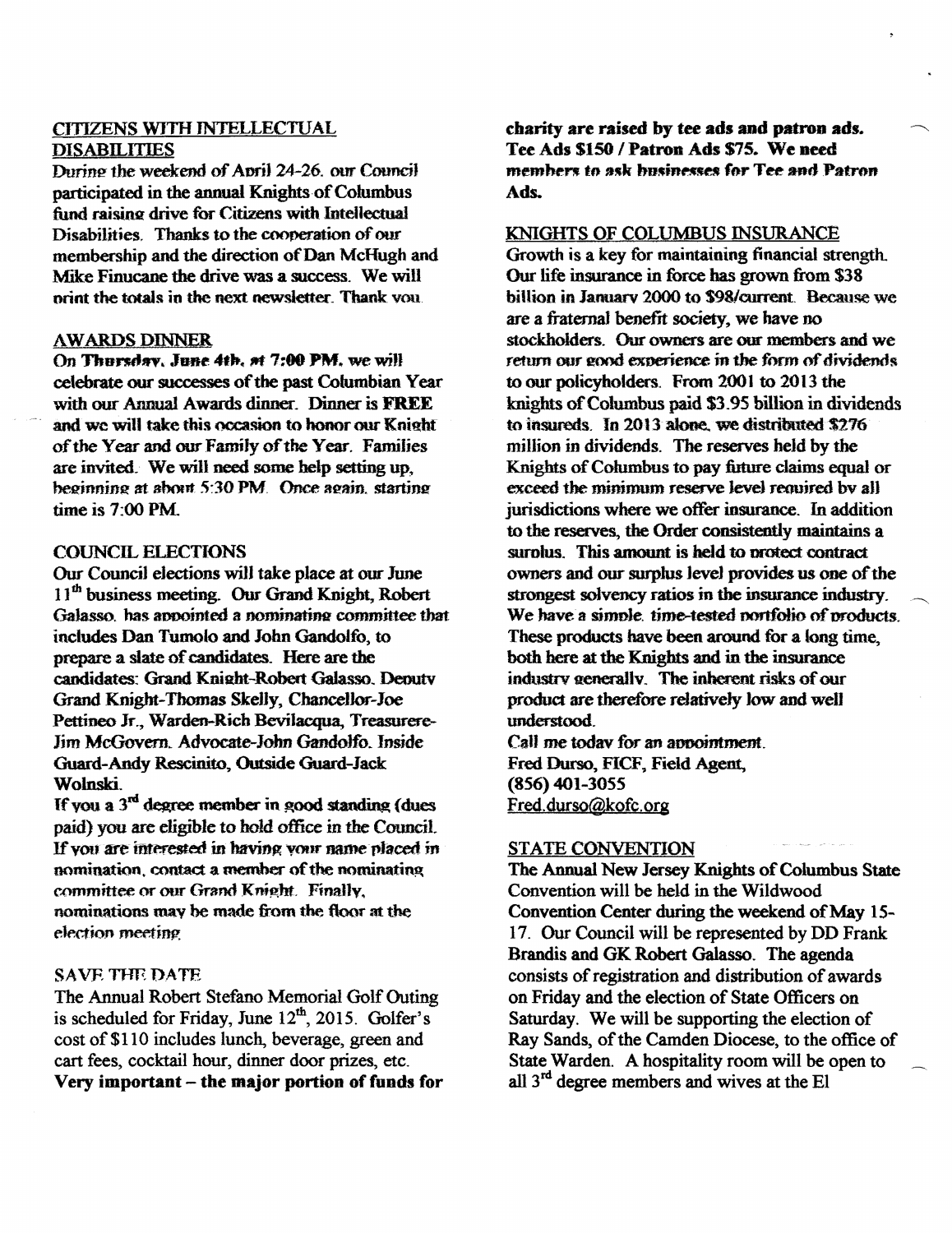Coronado Hotel, Wildwood Crest, with food, beverages and music.

#### COUNCIL WEB SITE

We ask you to check out your Council's web site at kofc9193 org for lots of information concerning the Council. While you're there, enter the password Holycrusaders and check the detailed membership/email listing. If there are any changes or inaccuracies concerning yoor listing please notify John Gandolfo (227-0447) or gandy@comcast.net.

#### HOLY THURSDAY VIGIL

Our Church thanks our members who stood watch before the Blessed Sacrament, following Mass on Holy Thursday. This included Barry Start, Rich Calabrese, Bob Weight, John Gandolfo, Bill Muehlhauser, Pat Theckston, Romeo Giannetti, Vince Foschini. Dave Vega, Harry Bocchino, Frank Brandis, Steve Thomas, Tony Rowan, Fred Durso and Al Belmont.

## ~. ANNUAL DUES

If you have not yet paid your annual dues please take care of this NOW. Thank you.

#### FOURTH DEGREE NEWS

The Bishop Schad Assembly meets on the 3<sup>rd</sup> Wednesday of the month in the Parish Center. Next meeting May 20th

## FIRST FRIDAY ADORATION

The next Exposition of the Blessed Sacrament will take place in the Our Lady of Hope Chapel on First Friday, May 1Sf., after the 9:00 AM Mass, continue until 7:00 PM, and close with Benediction. Try to stop in to spend time with the Lord.

COUNCIL WELLNESS NOTICES

Contact Ron Miller (783-6458) or bleuoxrmm@comcast.net to send a "get well" message or a message of condolence.

## MAY BIRTHDAYS AND ANNIVERSARIES

The following Knights or members of their families will celebrate their birthdays this month. Guzman

Alvarez, Mrs. Carol Bilotta, Paul Cipolooe, Joseph Dunne, Joe Donnelly, Tim Ferrell, Jim Forte, John Iovaccbino, Justin Jackson 3RD, James Lanahan, Mrs. Ernestine Lazo, Stan Markiewicz, Mike Massaro, Josepb Mikos, Eugene Nepomuceno, Mike Panasiuk, Nick Pascale, Matt Raimo, Dan C. Riiff, Joan Riiff, Martin Stachowiak, Janet Sirolli, Tom Skelly, Louis Troy, Raphael Ugorji, Edward Yurick and Julius Zaccone.

The following members will celebrate their anniversaries: Mr.&Mrs. Sal Aversa, Mr.&Mrs. George Badame, Mr. & Mrs. Gabe Busa, Mr. & Mrs. Charles Layden, and Mr.&Mrs. Tony Ritz. CONGRATULATIONS If we missed someone's birthday or anniversary, please contact John Gandolfo (227-0447) or  $\text{gandy}(\text{Q)connect}$ .net.

#### EDITORIAL

On June  $4<sup>th</sup>$ , we will celebrate our successes at our Annual Awards Dinner. Join us in this celebration and bring the whole family. It's free. The highlight of the evening will be the honoring of our Knight of the Year and our Family of the Year. See you there. We have one more program, and it's a very important program, to round out another successful Columbian Year. Our Bob Stefano Memorial Golf Tournament is coming up on June  $12<sup>th</sup>$ , and it is a major fund raiser for the Council and a chance for a good time for golfers and friends. Vivat Jesus.

#### JMPQRTANT DATES

- May I First Friday (OLOH Chapel)
- May 10 Mother's Day Carnation Sale
- May 14 Officers Meeting (7 PM Parish Center)
- May 14 Council Meeting (8 PM Parish Center)
- May 28 Council Meeting (8 PM Parish Center)
- June 4 Council Appreciation Dinner (7 PM Parish Center)
- June 5 First Friday (OLOH Chapel)
- June 11 Officers Meeting (7 PM Parish Center)
- June 11 Council Elections (8 PM Parish Center)
- June 12 GolfTournament (Valleybrook GC)
- June 25 Council Meeting (8 PM Parish Center)